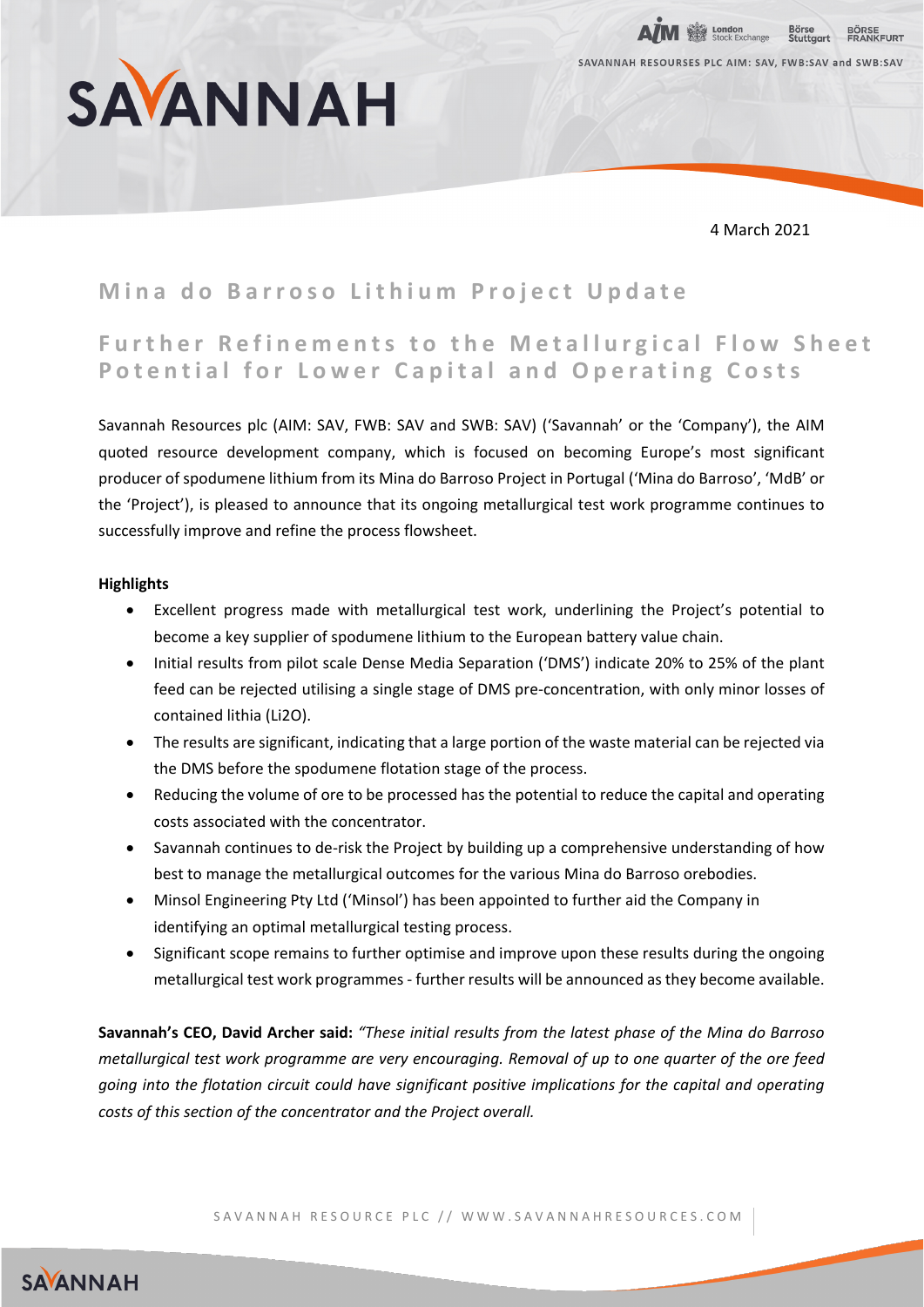*"This release marks the first of a number of announcements we expect to make regarding metallurgical test work for Mina do Barroso during the year, as we look to optimise the processing route and engage with potential equipment suppliers for the Mina do Barroso plant. In the months ahead, the option of introducing a pre-concentration step will be thoroughly evaluated along with all other aspects of the process, including the use of environmentally friendly reagents and water collected from on-site sources.*

*"To help us in our efforts to identify a metallurgical process which prioritises both the environment and delivery of a high spec product to our commercial partners, such as Galp, we have appointed Minsol Engineering Pty Ltd to advise us on the programme. Minsol's principals have been involved in the design of both lithium concentrators and lithium chemical plants in Australia, so will provide Savannah with a wealth of experience and knowledge for this crucial part of the Project.*

*"The global lithium market has enjoyed a resurgence in recent months with raw material prices rising rapidly as demand from the battery and electric vehicle markets grow. Against this backdrop, 2021 is going to be a very busy year for Savannah as we look to secure Mina do Barroso's position in the rapidly evolving European lithium battery value chain. We will continue to make regular updates to the market on our progress."*

### Test work Programme

Savannah has appointed MinSol Engineering Pty Ltd to design and supervise a detailed metallurgical test programme, to be undertaken at Nagrom Laboratories in Perth, Western Australia. Minsol's Principals have significant experience in the lithium sector, having been involved in the development of numerous Lithium Concentrator Plants and Lithium Hydroxide Processing Plants in Western Australia and overseas over the past 15 years.

The test work has been designed to build on the work previously undertaken and reported and to confirm the final process flowsheet, process design criteria and product quality for subsequent project development activities. The test work will treat a master drill core composite sample from Grandao previously used in test work reported in March 2019 and assayed at 1.3% Li<sub>2</sub>O content.

Test work will initially focus on fresh Grandao ore. Grandao is expected to provide approximately 65% of the total ore to be mined and the majority of the ore scheduled for treatment in the first ten years of operation.

Initial results from pilot scale Dense Media Separation have indicated:

- 20% to 25% of the plant feed can be rejected utilising a single stage of DMS pre-concentration.
- Global Lithia loss in the DMS step to floats will be as low as 3.5% to 5.0% of the total contained lithia.
- The pilot scale results are consistant with Heavy Liquid Separation (HLS) and DMS work from historical testwork.

SAVANNAH RESOURCE PLC // WWW.SAVANNAHRESOURCES.COM

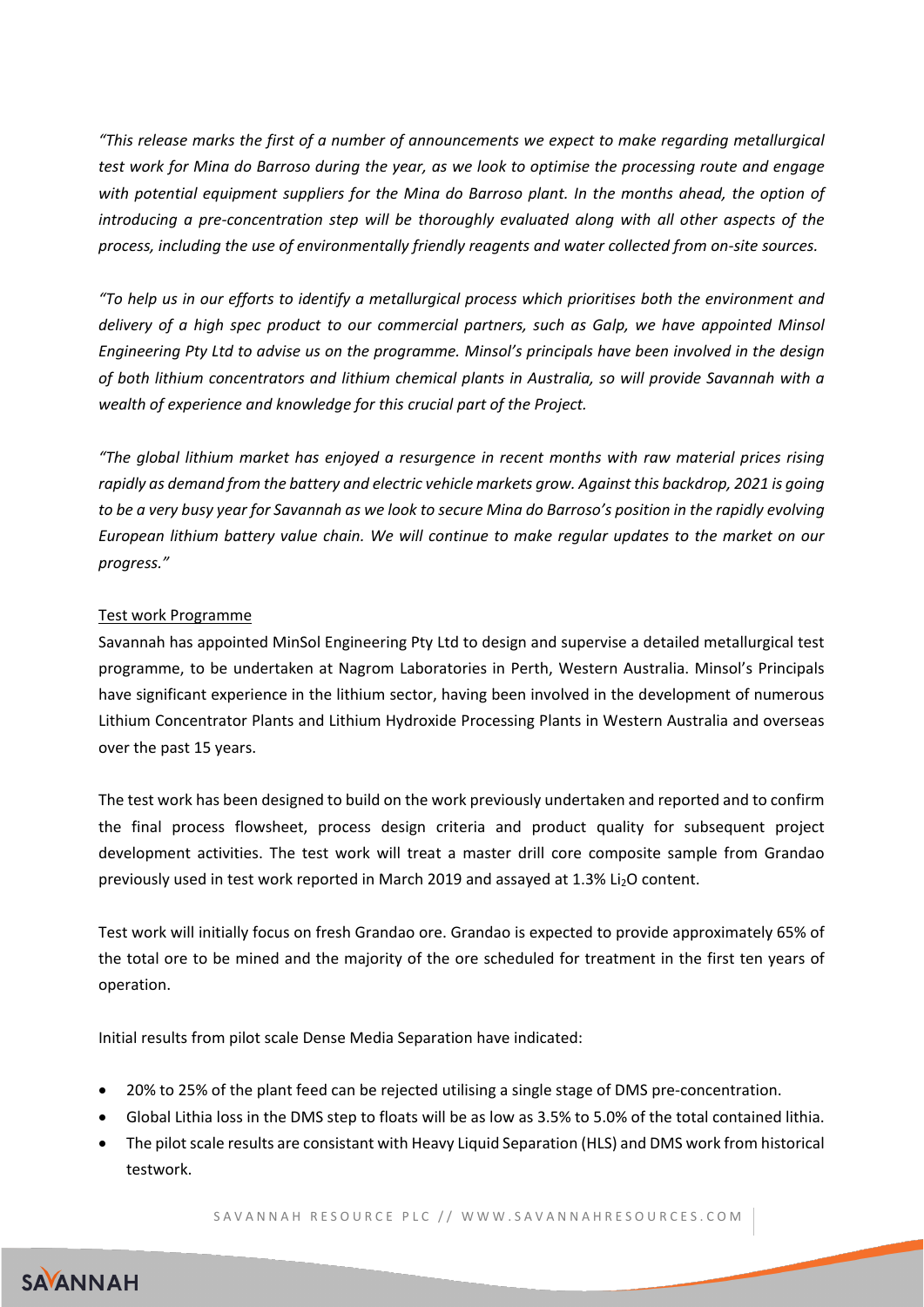Correlation between the DMS and HLS results indicate a clean test sample yielding high separation efficiency.



Based on the historical and current test results for pre-concentration at SG2.65, a relationship between the reject losses and the ore head grade is shown below.

The DMS results are highly encouraging and have the potential to reduce the capital and operating costs for the project, through lower ore treatment rates for milling, flotation, filtration and water circuits.



**Nagrom DMS100 Test Plant**



**Nagrom DMS100 Test Plant - Left Bucket SG2.65 Float (Waste Material) Right Bucket SG2.65 Sinks (Spodumene Concentrate)**



**Left Photo SG2.65 Float (Waste Material) Right Photo SG2.65 Sinks (Spodumene Concentrate)**

SAVANNAH RESOURCE PLC // WWW.SAVANNAHRESOURCES.COM

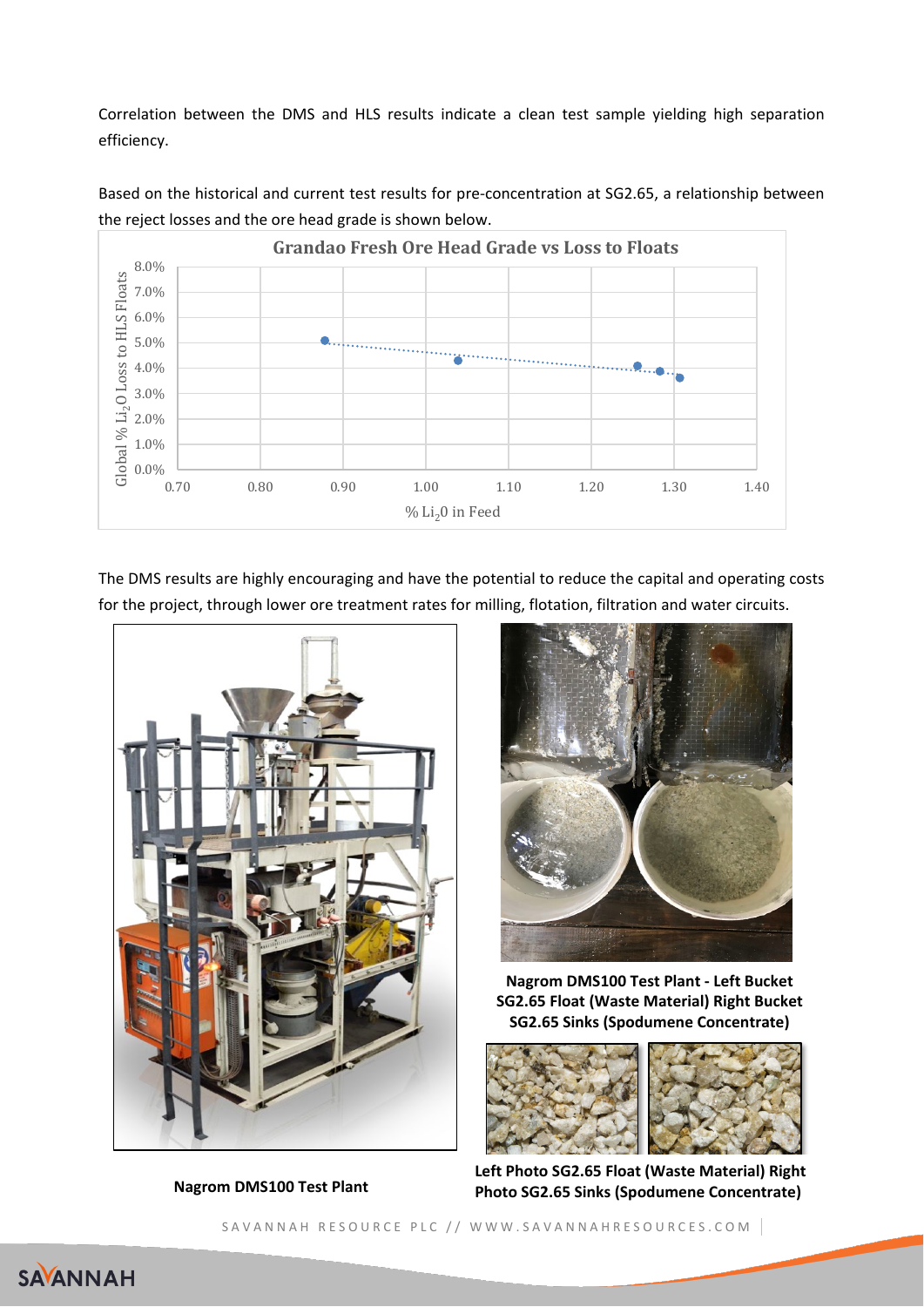The test programme is ongoing, with the primary objectives as follows:

- Optimise flotation configuration and conditions.
- Develop a flotation reagent and processing chemical regime with low environmental impact.
- Establish the impact on the flotation process of using water sourced on site.
- Generate samples for subsequent testing with select equipment suppliers for the purpose of detailed equipment selection and sizing.
- Generate product samples for downstream lithium conversion test work for production of lithium hydroxide.

Results from the ongoing programme will be reported as they become available and the overall findings will be fed into the Definitive Feasibility Study on the Project. Product samples will be supplied to Galp Energia, SGPS, S.A, and other potential commercial partners, for their own evaluation of Mina do Barroso's concentrate product and planning purposes.

### **Competent Person Statement**

The information in this announcement that relates to exploration results is based upon information compiled by Mr Dale Ferguson, Technical Director of Savannah Resources Limited. Mr Ferguson is a Member of the Australasian Institute of Mining and Metallurgy (AusIMM) and has sufficient experience which is relevant to the style of mineralisation and type of deposit under consideration and to the activity which he is undertaking to qualify as a Competent Person as defined in the December 2012 edition of the "Australasian Code for Reporting of Exploration Results, Mineral Resources and Ore Reserves" (JORC Code). Mr Ferguson consents to the inclusion in the report of the matters based upon the information in the form and context in which it appears.

The information in this release that relates to metallurgy and metallurgical test work has been reviewed by Mr Robert Simmons, MAusIMM, B. Eng. (Chemical Engineering). Mr Simmons is not an employee of the company, he is employed as a contract consultant. Mr Simmons is a Member of the Australasian Institute of Mining and Metallurgy, he has sufficient experience with the style of processing response and type of deposit under consideration, and to the activities undertaken, to qualify as a competent person as defined in the 2012 edition of the "Australian Code for the Reporting of Exploration Results, Mineral Resources and Ore Reserves" (The JORC Code). Mr Simmons consents to the inclusion in this report of the contained technical information in the form and context as it appears.

#### **Regulatory Information**

This announcement contains inside information for the purposes of Article 7 of Regulation (EU) 596/2014.

**\*\*ENDS\*\***